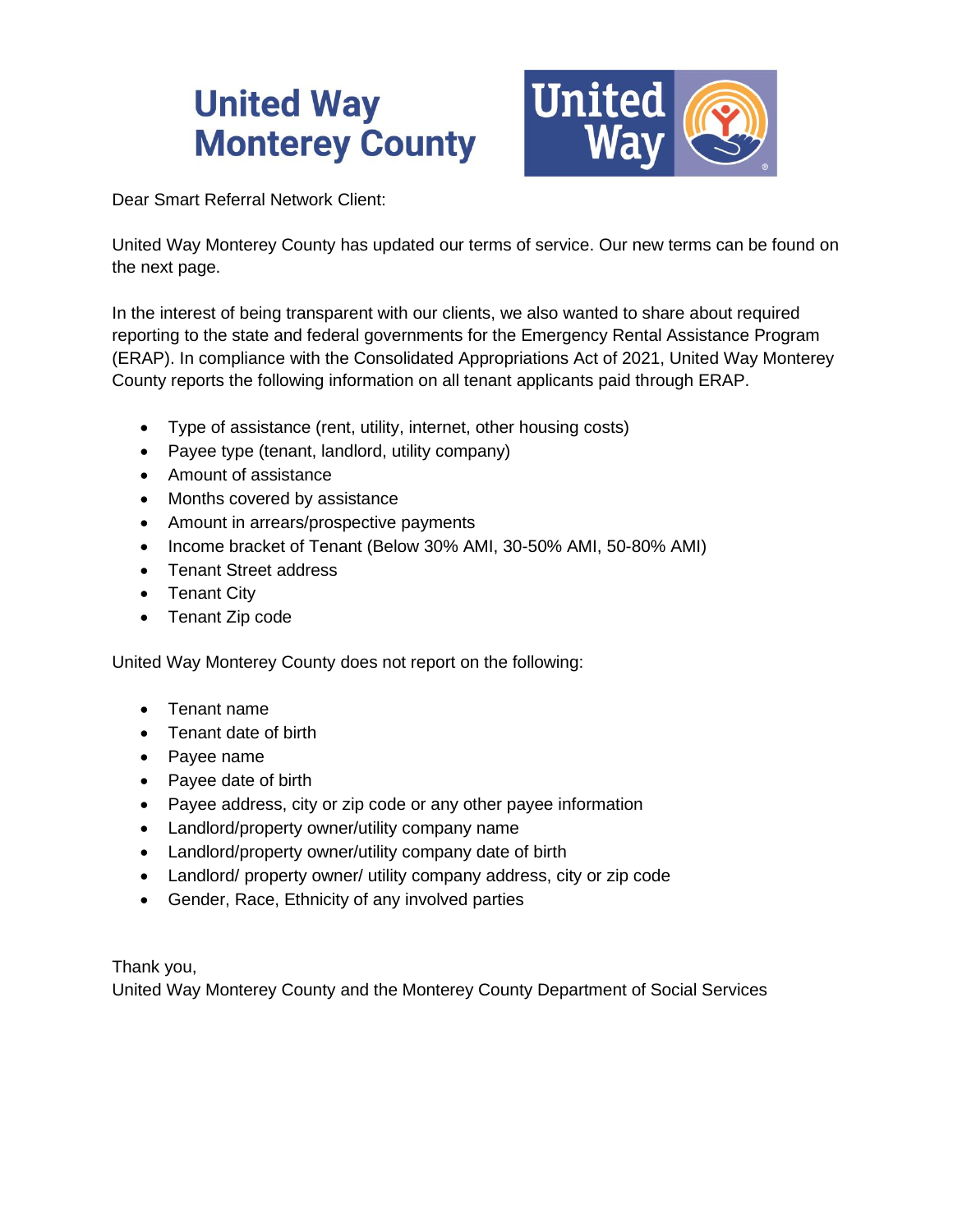

#### **Referral Authorization & Consent to Release of Information**

The purpose of this **Referral Authorization & Consent to Release of Information** is (i) to obtain your permission to refer you to partner organizations who are members of the Monterey County Active Referral Network, and (ii) to obtain your consent to the release of certain personal information to partner organizations to which you are referred. Partner organizations to whom you are referred, may "forward" your referral to another agency to whom they believe has services for which you would benefit.

The Monterey County Smart Referral Network (The Network) is a resource and information hub that connects individuals to a range of a community benefit organizations which focus on the well-being of Monterey County residents. The Network makes referrals through a free searchable online database. The Network provides referrals, care coordination, outreach, education, and targeted services by allowing authorized staff to share and access certain limited client information. The Network operates over the internet and uses many security protections to ensure confidentiality of your information.

By signing below, you authorize us to make referrals to member organizations of The Network, and you consent to the release of your following personal information: name, age, gender, ethnicity, race, income category, city/county of residence, access to health care, language, disability, veteran status, education, and contact information. We will share this information with our partner organizations, who use it to find a service for which you are eligible. You can expect to be contacted by one or more of the organizations in The Network to receive services that meet your specific needs. Your information will be kept confidential by the organizations that provide the additional services to you.

You have the right to access and verify your personal information, to receive a list of organizations belonging to The Network, to restrict release of your information to certain member organizations, and to revoke your referral authorization and consent to release of information at any time. To revoke your authorization please contact the person who made the original referral for you.

Service providers are able to see services you have received and progress you have made in your economic mobility. This helps inform any additional services you might need and allows service providers to work together to ensure you access the most appropriate services.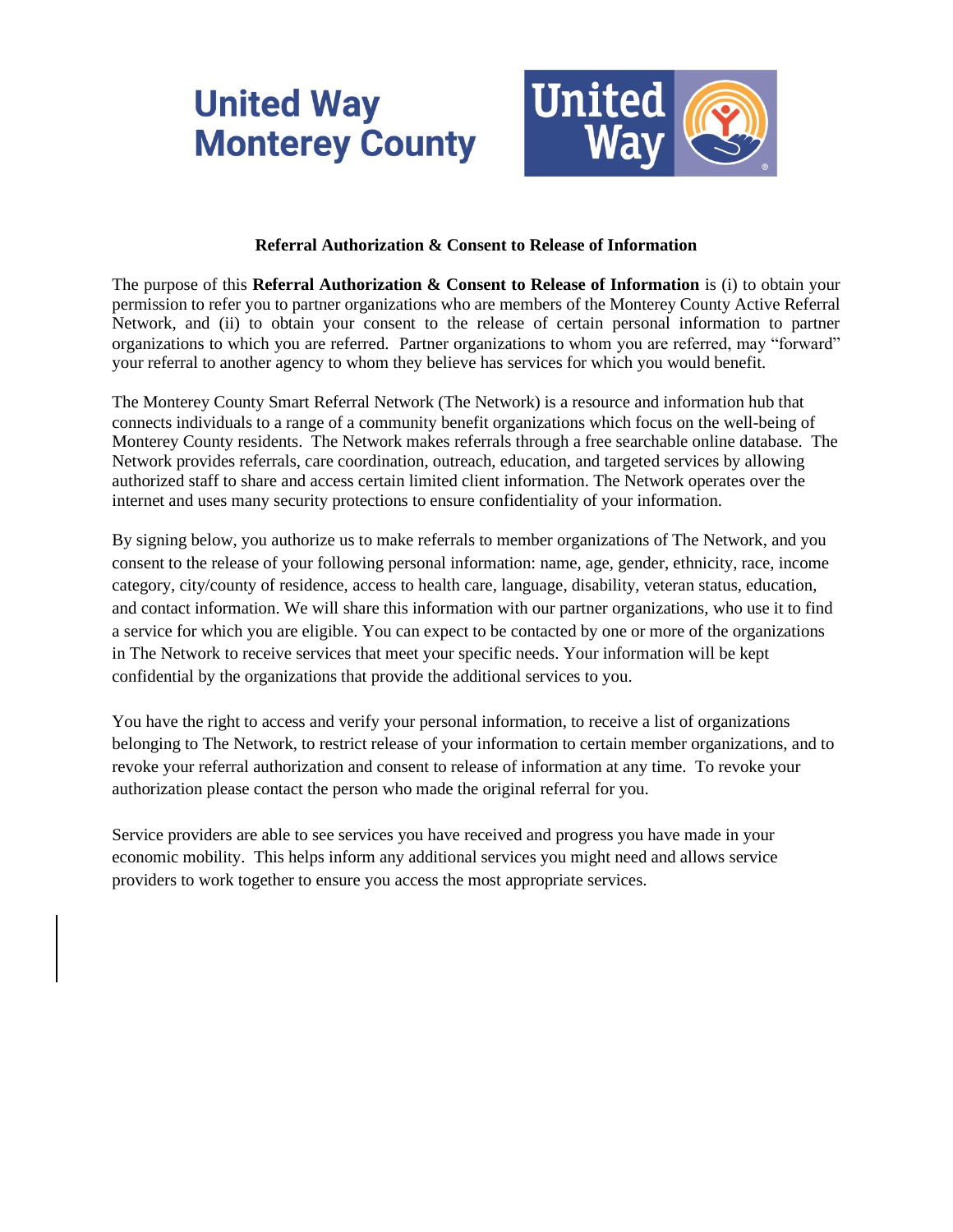

Estimade Cliente de Smart Referral Network:

United Way del Condado de Monterey ha actualizado los términos de servicio de nuestro software. Los nuevos términos se pueden encontrar en la siguiente página.

En el interés de ser transparentes con nuestros clientes, también queríamos compartir acerca de los informes requeridos a los gobiernos estatales y federales para el Programa de Asistencia de Renta de Emergencia (ERAP). En cumplimiento de la Ley de Asignaciones Consolidadas de 2021, United Way del Condado de Monterey reporta la siguiente información sobre todos los solicitantes de inquilinos pagados a través de ERAP.

- Tipo de asistencia (la renta, utilidades, internet, otros gastos de la vivienda)
- Quien recibió el pago (inquilino, propietario, empresa de servicios públicos)
- Cantidad de pago
- Meses cubiertos por pago
- Cantidad de los pagos atrasados/previstos
- Nivel de ingresos del inquilino (menos del 30% del AMI, 30-50% del AMI, 50-80% del AMI)
- Dirección del inquilino
- Ciudad del inquilino
- Código postal del inquilino

United Way del Condado de Monterey no informa sobre lo siguiente:

- Nombre del inquilino
- Fecha de nacimiento del inquilino
- Nombre de la persona que recibió el pago
- Fecha de nacimiento la persona que recibió el pago
- Dirección, ciudad o código postal o cualquier otra información de la persona que recibió el pago
- Nombre del propietario/ administrador de la propiedad/compañía de servicios públicos
- Fecha de nacimiento del propietario/ administrador de la propiedad/compañía de servicios públicos
- Dirección, ciudad o código postal del propietario/ administrador de la propiedad/compañía de servicios públicos
- Sexo, raza ni etnia de las partes implicadas

#### Gracias,

United Way Monterey County y Monterey County Department of Social Services